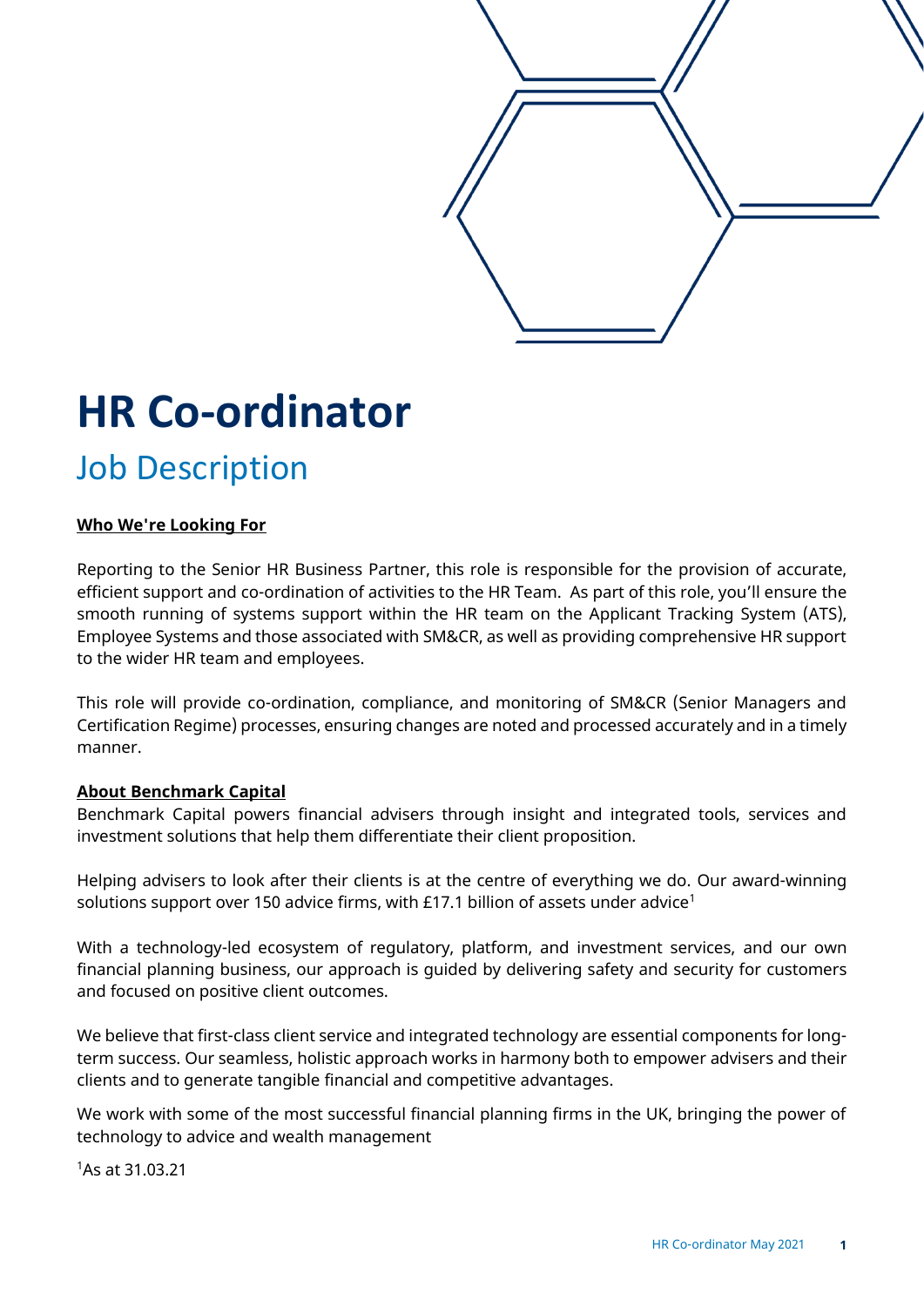### **The base**

You'll be based at our Broadlands Business Campus near Horsham in West Sussex. It has high standards and international reputation, without being in the city: a big, countryside campus means life will feel a little different.

We support our offices by using cutting edge software and hardware and our spacious campus facilities mean there's a great working environment for the team. With an on-site restaurant, coffee shop and gym, our campus has much to offer. And commuters can relax on our dedicated regular shuttle bus to and from Horsham's main line train station.

We know that helping you balance personal and professional commitments is a big part of that, so we're open to flexible working. Many of our staff work flexibly in many different ways, including parttime. Please talk to us at interview about the flexibility you need.

#### **What You'll Do**

- Manage and co-ordinate the recruitment process including job vacancies administration on the ATS, on the company careers page and other social media platforms that we utilise
- Ensure applications are uploaded within agreed timescales, communicated efficiently to the hiring manager and all resulting actions are co-ordinated and executed in a timely manner
- − Maintain recruitment logs to ensure accurate and up to date information is available for the HR team, IT team and hiring managers.
- − Responsible for the timely submission for Pre-Screening checks for new employees, ensuring communication with the screening agent for speedy resolution on any queries
- − Carry out Right to Work checks and manage outcomes appropriately and in line with legislation
- Responsible for the preparation of contracts, offer packs and welcome emails for successful candidates
- Ensure all HR processes are managed and communicated in a timely and appropriate manner
- − Responsible for collation and maintaining all staff information and evidence required on SM&CR database, including and not limited to: interview notes, screening checks, regulatory references, evidence of qualifications, competency assessments, annual declarations, training records, CPD logs, disciplinary records, conduct breaches
- Support the HR team in coordinating Employee Relations (ER) cases, responding to first line queries and providing support with other ad-hoc duties such as notetaking and exit interviews
- Liaise with payroll on new starters
- − Monitor and provide regular updates to HR, Compliance and Business Heads regarding any issues and deliver all appropriate activity in support of SM&CR
- Processing regulated references liaising with Compliance as and when appropriate
- − Co-ordination of fitness and proprietary assessments for all SMs and CPs
- − Promotion and maintenance of HR Intranet page
- − Annual review of policies and procedures to ensure they remain compliant and updated in